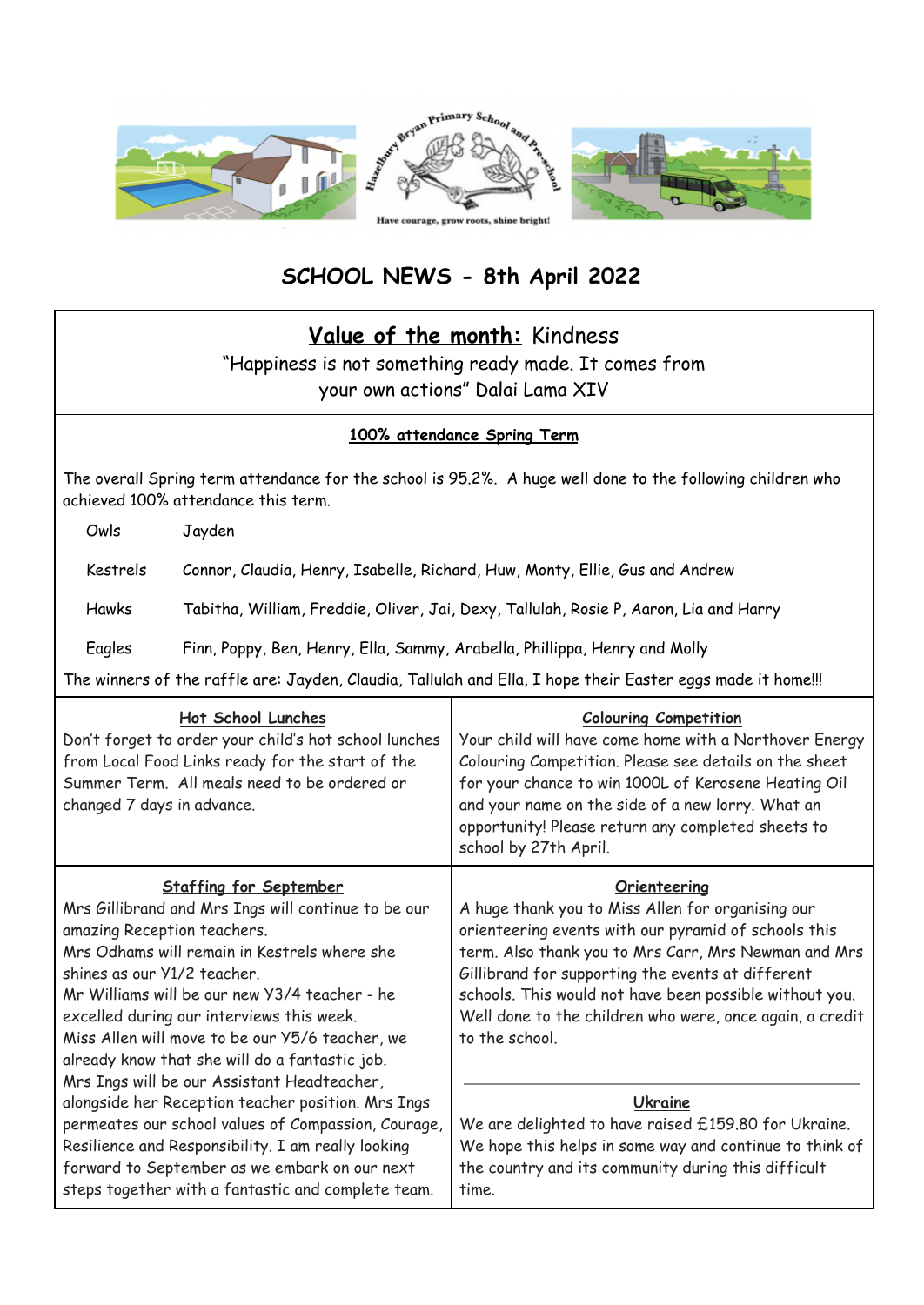| <b>Bikeability Congratulations</b><br>Eagles you have done yourselves proud and have<br>been a real credit to the school this week. As the<br>children were out and about around Hazelbury, their<br>behaviour was commented upon by a member of the<br>village. 'They were calm, polite to passers by, they<br>were listening really well to their instructor and<br>most of all they all looked so happy and smiley'. They<br>were all a real credit to the school. I am very proud<br>of you all. Well done.              | <b>Extra Curricular activities</b><br>After our Easter break, staff will be supporting SATs<br>boosters on a Monday and Thursday until 4pm. Sporting<br>events will continue within our pyramid, Miss Allen will<br>continue to communicate these. All existing clubs ended<br>as of today. On Thursday 28th April, Mrs Odhams will<br>start a rounders club after school, until 4pm for KS1. A<br>survey will be sent out on School Spider. A huge thank<br>you to Mr Griffin for coaching our rugby team in<br>preparation for their tournament when we return after<br>half term. |
|------------------------------------------------------------------------------------------------------------------------------------------------------------------------------------------------------------------------------------------------------------------------------------------------------------------------------------------------------------------------------------------------------------------------------------------------------------------------------------------------------------------------------|--------------------------------------------------------------------------------------------------------------------------------------------------------------------------------------------------------------------------------------------------------------------------------------------------------------------------------------------------------------------------------------------------------------------------------------------------------------------------------------------------------------------------------------------------------------------------------------|
| Dinner lady needed<br>Can you help serving up our lovely food, provided by<br>Local Food Links? A temporary position is available<br>for 2 hours a day. Training provided. Please contact<br>the school office if you are interested.                                                                                                                                                                                                                                                                                        | <u>Choir</u><br>Our PTFA have organised to pay for choir lessons for<br>all the children. Elly, the director of Dorset Rural<br>Music School, will start the group on Wednesday 27th<br>April at lunchtime. A survey will follow to sign your child<br>up.                                                                                                                                                                                                                                                                                                                           |
| <b>Swimming Pool</b><br>Swimming lessons will start for children in<br>Reception to Year 6 on Friday 29th April, where<br>they will all be assessed and grouped. Please make<br>the payment via School Spider before Thursday<br>28th April. All children will need a swimming cap<br>and one piece swimming costume. Volunteers will be<br>needed to make this possible. If you are able to<br>support lessons, please email the school office with<br>the days and times you are available. We appreciate<br>your support. | People Who Help Us visit Barn Owls<br>The topic for Barn Owls this term has been 'People Who<br>Help Us'. The children have looked at our community<br>and been very fortunate to have met:<br>Romana, a nurse<br>Laura a police lady and<br><b>Sturminster Fire Service</b><br>Thank you everyone for your time and sharing your<br>special jobs with the children.                                                                                                                                                                                                                 |
| PTFA Easter<br>A huge thank you to our amazing PTFA who raised<br>an amazing £151 with the Easter Raffle and thank<br>you to all who supported us. The winning tickets<br>were drawn out by children in Owls, Kestrels and<br>Hawks. Congratulations to:<br>1st prize Julie Rowland<br>2nd prize Chloe Patterson<br>3rd prize Amelia Rowland                                                                                                                                                                                 | <b>Class Photos</b><br>If you would like to order a class photo and ensure free<br>delivery to school please place the order before<br>Tuesday 3 May. After this date you will still be able to<br>order the photos but there will be a delivery fee.                                                                                                                                                                                                                                                                                                                                |

#### **Water safety information from Dorset & Wiltshire Fire and Rescue Service**

With the longer days and hopefully warmer weather we will all be spending more time outside. In the two counties covered by Dorset & Wiltshire Fire and Rescue Service we are lucky to have many beautiful areas of water including the sea, rivers, lakes and canals.

The most important water safety advice you can help teach your child for water safety is FLOAT to live. Talk to your child and explain if they ever fall into water, or struggle when swimming they need to think "FLOAT." Lie on their back, put their legs and arms out like a star and look up to the sky. Why not check if your child knows how to do this by practising on dry land or next time you are swimming in a pool with them? For more information, including two stories to watch read by Zoe Wanamaker CBE and Olympic Swimmer Sharron Davies MBE and activities to keep your child entertained during the holidays please visit [Dorset](https://www.dwfire.org.uk/education/be-water-aware/) & Wiltshire Fire Service | Be Water Aware [\(dwfire.org.uk\)](https://www.dwfire.org.uk/education/be-water-aware/) there is also the chance to enter our prize draw to win a VIP trip to a DWFRS fire station!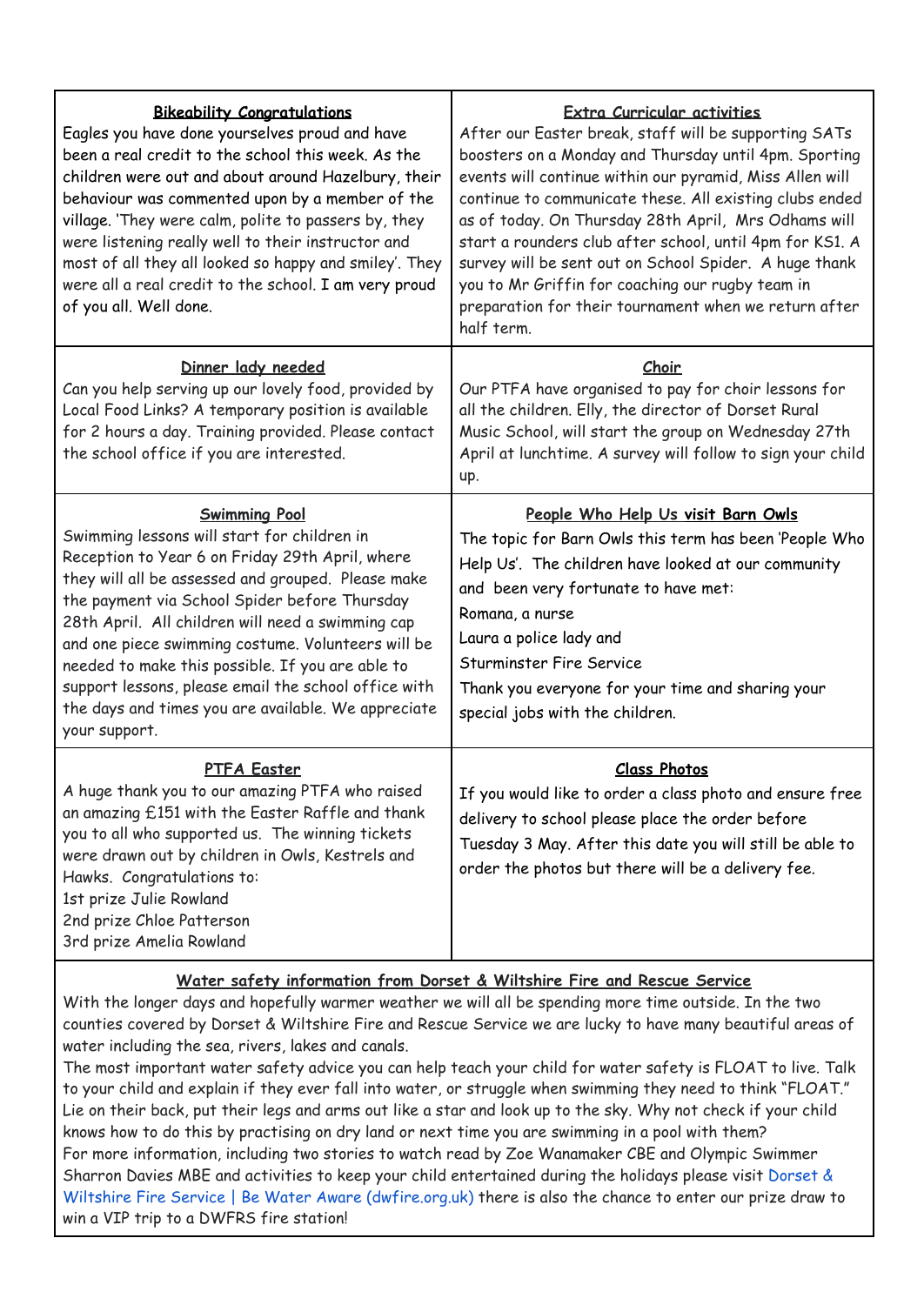#### **Book Challenge**

Congratulations to: Connor - KS1 Amelia R - Hawks Jayden - Eagles Who won our book challenge by correctly answering one of our weekly quiz questions and were then the lucky winners of our half termly draw. Keep reading!

#### **Pot of Gold and Credit Zone winners!!!!!!**

A massive well done and congratulations to:

Jai for reaching his Bronze Award. We are really proud of you. Keep up the hard work!

#### **Learner of the week...**

**Barn Owls:** William for his superb rhyming words during phonics.

**Owls:** Jayden for superb speaking and listening and excellent blending.

**Kestrels:** Monty for his super effort in maths.

**Hawks:** Oliver for consistently working hard and having a positive attitude toward learning.

**Eagles:** Arabella for demonstrating excellent investigative skills when building an electrical circuit for her steady hand game during DT.

#### **Attendance**

All classes are below our target this week. We are looking forward to improved attendance next term. Every day in education counts!

| Class:          | Week ending: 8th April 2022 |
|-----------------|-----------------------------|
| Owls            | 92.5% WELL DONE OWLS        |
| <b>Kestrels</b> | 90%                         |
| <b>Hawks</b>    | 82.6%                       |
| <b>Eagles</b>   | 90.6%                       |

#### **Dates for your diary:**

**Monday 25 April** - First day of the summer term **Monday 25 April** - SATs booster group starts after school untilThursday 5th May **Monday 25 April 3.30pm** - Year 1 Phonics parents' meeting **Wednesday 27 April 2.45pm** - Year 2 SATs parents' meeting **Thursday 28 April**- KS1 rounders club after school until 4pm **Monday 2 May** - May Day bank holiday **Monday 9 May** - Year 6 SATs week **Thursday 26 May** - Years 1 - 6 Scootability **Friday 27 May** - School closed for staff training **Monday 30 May** - Friday 3 June - Half term **Monday 6 June** - Back to school **Monday 13 June** - Year 1 & 2 Run Around Rounders at William Barnes Primary School **Monday 4 July** - Year 4 Step up day at SNHS **Tuesday 5 July** - Year 5 & 6 Sporting Challenge day at SNHS **Wednesday 6 July** - Year 5 Arts day at SNHS